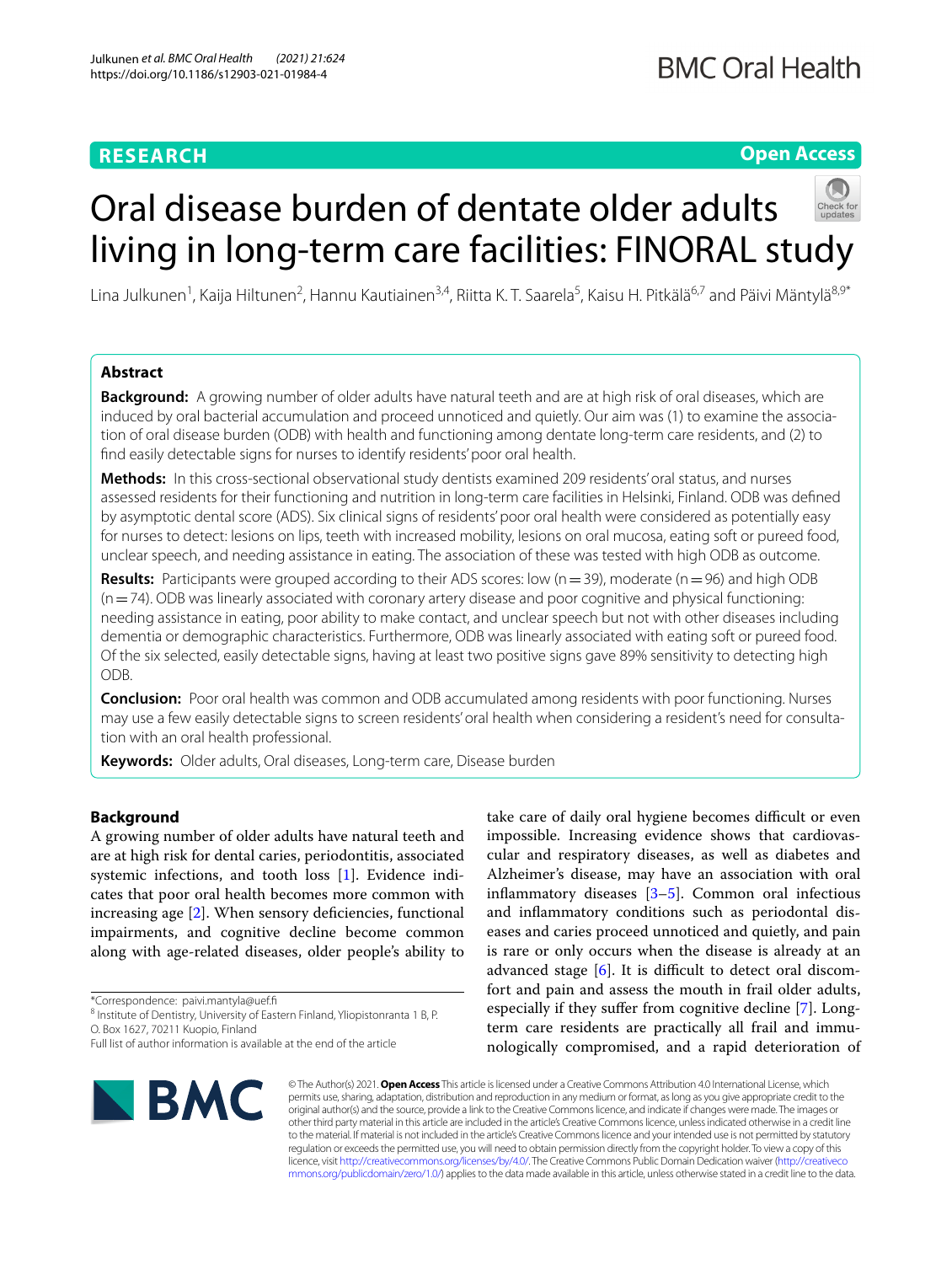remaining teeth because of caries or complete collapse of periodontal support is possible [[8\]](#page-8-4). In previous studies, the prevalence of caries in long-term care facilities has ranged between 37 and 77% [\[9](#page-8-5)[–13](#page-8-6)] and periodontal inflammation between 51 and 80%  $[9, 14]$  $[9, 14]$  $[9, 14]$  $[9, 14]$  $[9, 14]$ . Even though the oral health of long-term care residents is known to be poor, hardly any studies exist examining how nurses who frequently interact with residents could be trained to identify oral health care needs. In a study dating back to the last millennium nursing staff received very short (1–4 h) of training in oral health to identify the need for treatment, and the result was compared with dentist's registrations [\[15](#page-8-8)]. Longer training led to better performance but fell far short of dentist's fndings. Training nurses to recognize specifc signs associated with oral diseases would be useful to integrate into long-term care.

In this cross-sectional study, we examine the association of the burden of common oral diseases, which are induced by oral bacterial accumulation, with cognitive and physical functioning, physical fndings, and diseases among dentate long-term care facility residents living in Helsinki, Finland. The study also aims to find out if easily detectable signs exist that could be used as markers of poor oral health and would be applicable for nursing home staff in identifying the persons in need of oral health care. The main hypothesis is that oral diseases cause stress, which is seen in overall health, and poor oral health can be identifed by observing selected signs/ markers.

# **Methods**

Population of the Finnish Oral health studies in Older Adults (FINORAL study) is a random subsample of participants of the nutrition study that included all older residents in capital area of Helsinki [[16\]](#page-8-9) living in longterm care (nursing homes and assisted living facilities) and who were 65 years or older  $(N=3673)$ . Data for the nutrition study were collected in March 2017. A sample of 550 of the participants in the nutrition study gave consent to participate the FINORAL study. Individuals needing prophylactic antibiotics  $(N=47)$ , and those who had major deficiencies or completely refused  $(N=35)$  from the clinical examination were excluded. Of the participants, 75 were deceased between the end of nutritional and beginning of FINORAL study. Finally, a total of 393 individuals were included in the FINORAL study. Further, excluded from the current study were edentulous individuals  $(n=100)$  and participants with incomplete information for asymptotic dental score (ADS) calculation and/or cases not able to be combined with the data of the concomitant nutrition study [\[15](#page-8-8)] for general health functioning information ( $n=87$ ) resulting in a study population of  $n=209$ .

The participation was voluntary. Each participant or his/her closest proxy in cases where the resident concerned was not able to understand the content of the study, such as those having dementia, gave written informed consent. The City of Helsinki and the Ethics Committee of the Hospital District of Helsinki and Uusimaa approved the study protocol (HUS/2042/2016 and HUS/968/2017). This study adheres to the guidelines of the Declaration of Helsinki.

The registered nurse most familiar with the participants in each facility flled in a questionnaire concerning study participants' demographic characteristics (age, sex, education). Residents' diagnoses and use of medications were obtained from medical records. The Charlson comorbidity index was calculated as previously described [[17\]](#page-8-10). Residents' cognitive state was assessed by the Minimental state examination (MMSE) [\[18](#page-8-11)] and Clinical Dementia Rating (CDR) [\[19](#page-8-12)]. Residents were evaluated for their ability to move (independently with or without aids/needs assistance or unable to move) and eating (independently/needs assistance). Residents' nutritional status was assessed with the Mini Nutritional Assessment (MNA) [\[20\]](#page-8-13) and body mass index (BMI) was calculated. The nurses also clarified residents' food consistency (normal/soft or pureed). The nurses were thoroughly trained to assess residents and fll in the questionnaires.

Two qualifed and calibrated dentists conducted oral clinical examinations between September 2017 and January 2019. Examinations were carried out with normal set of sterile dental instrumentation and loupes (Merident Optergo MO Ultralight Flip-up) with an attached headlamp (Merident Optergo DeLight LED). Participants of the oral health study were lying in bed or sat in a chair during the oral examination.

The oral examination comprised visual examination of lips (healthy or chapped lips and/or cheilitis angularis); in the oral cavity inspection of oral mucosa (healthy mucosa, lesion not related with use of removable denture or removable denture-related lesion), clinical estimation of oral wetness [clinically normal (all surfaces of the mouth are moist, no sticking of the mirror on oral mucosa) or signs of reduced salivation / dry mouth (mirror sticks to buccal mucosa or tongue, frothy saliva, glassy appearance of oral palate lobulated/fssured tongue)], modifed from Osailan et al. [\[21\]](#page-8-14), number of natural teeth including root remnants, and use of removable denture; bacterial plaque accumulation (plaque index, PI, according to the modifed Silness and Löe index, values 0 no plaque to 4 whole tooth covered with plaque) [[22\]](#page-8-15), level of gingival infammation (gingival index, GI, values 0 no infammation to 3 severe infammation) [[22\]](#page-8-15), both registered as the highest score for each tooth and calculated as the mean value for the whole dentition; visually assessed open caries lesions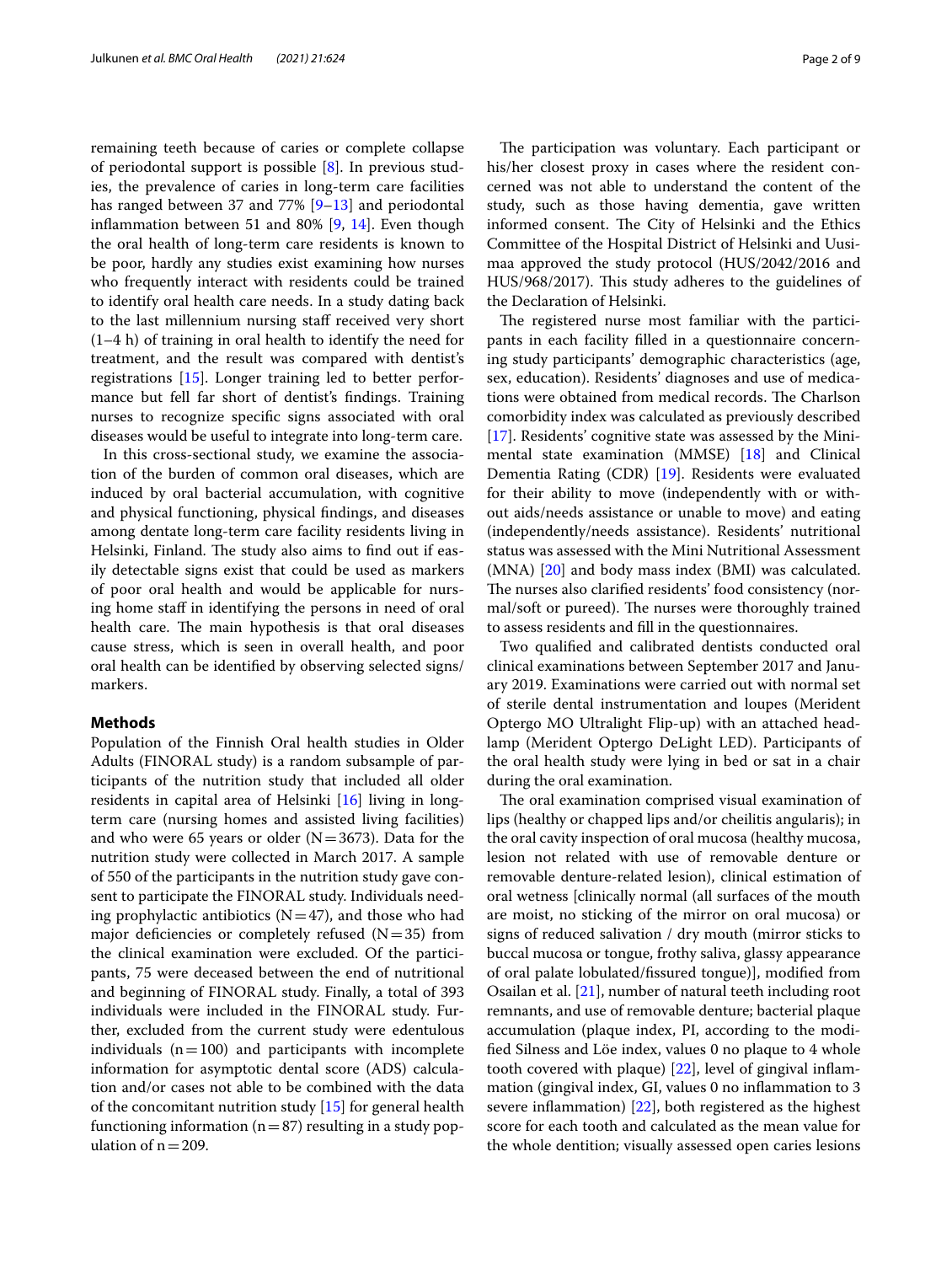of the tooth crown and root caries lesions; pocket probing depth (PPD) measurements from 4 sites (mid- and distobuccal, mid- and mesiolingual) and registered as the deepest PPD for each tooth (<4 mm,  $4-5$  mm,  $\geq 6$  mm); bleeding on probing (BOP, yes/no for each tooth), and tooth mobility assessed in static mode (horizontal mobility for each tooth with a handle of a metal instrument and one fnger, and axially with an instrument; registered either no distinguishable sign of movement greater than physiologic or greater than physiologic) [[23\]](#page-8-16). Further, the percentage of teeth with plaque was calculated for all study participants. Dentists evaluated study participants' ability to make contact (ability to contact the researcher, respond, and seek to assist in progress of the examination, good/weakened), and clarity of speech (clear/ unclear or unable to speak).

Oral disease burden (ODB) was described by asymptotic dental score (ADS) which sums up oral pathologies [[24\]](#page-8-17). The ADS was modified for the purpose of this study to comprise clinical oral examination variables. Included variables were 1. dental caries or one edentulous jaw in line with Janket et al. [\[24](#page-8-17)] (values:  $0 =$ no caries,  $1 = 1-3$ caries lesions,  $2=4-7$  caries lesions or one edentulous jaw, 3= ≥8 caries lesions); 2. gingivitis (GI≥1 and/or BOP≥20%; values: 0 no, 1 yes) in similar way as Janket et al. [[24](#page-8-17)] who observed if gingival tissue exhibited overt signs of infammation (erythema, bleeding, and papillary or generalized swelling); 3. root remnants in line with Janket et al.  $[24]$  $[24]$  $[24]$  (values: 0 = no root remnants, 1 = one root remnant,  $2$  = two or more root remnants); and 4. the number of teeth with deepened periodontal pockets as an indication of infamed gingival surface [number of teeth with PPD 4–5 mm plus weighted (multiplied by two) number of teeth with PPD  $\geq$  6 mm] [[25](#page-8-18)]; values: 0 = no pockets,  $1=1-3$  pockets,  $2=4-10$  pockets,  $3=11$  or more pockets), while Janket et al. [[24\]](#page-8-17) measured a proxy for periodontal disease (yes/no) by using the community periodontal index of treatment need (CPITN) (if at least 2 sextants were recorded as having CPITN $\geq$ 3 signifying that sextant had periodontal pocket depth $\geq$  3.5 mm). No X-rays were taken and thus no radiologic fndings could be included in the scoring. The final ADS score of each participant varied from 0 to 9 which as a continuous value showed a normal distribution. Participants were divided into three ODB groups: no or low (ADS 0–2), moderate (ADS 3–4), and high (ADS 5–9) oral disease burden (mentioned below as ADS low, ADS moderate, ADS high).

#### **Statistics**

The categorical variables were described as numbers and percentages (%), and the continuous variables as means and standard deviations (SDs). The linearity across the three-level groups of ADS were evaluated using the Cochran-Armitage test (chi-square test for trend), logistic models and analysis of variance with an appropriate contrast (orthogonal). Prediction of ODB (ADS high as outcome) with individual oral signs score-6 analysis (lesions on lips, teeth with increased mobility, lesions on oral mucosa, eating soft or pureed diet, unclear speech, and eating as assisted; each yes/no) items and as a sum score were evaluated using AUC (area under curve), sensitivity, specificity, positive and negative predictive values, and likelihood ratio; 95% confdence intervals were obtained by bias corrected bootstrapping (5000 replications). An exploratory factor analysis with the iterated principal-factor method for factoring and promax-rotated factor loadings on polychoric correla-

tion matrix was performed to identify related items in the oral signs score-6. Promax rotation is an alternative nonorthogonal rotation method. The strategies used to extract the number of factors were: the Kaiser criteria, which determine that components with eigenvalues lower than one should be excluded, and the screen test of Cattell criteria. Correlation coefficients with 95% confdence interval (CI) were calculated by using the Spearman method. The normality of variables was evaluated graphically and by using the Shapiro–Wilk W test. Stata 16.0 (StataCorp LP, College Station, TX, USA) was used for the statistical analyses.

# **Results**

The study population comprising older adults in longterm care facilities was divided into three ODB groups according to the clinical asymptotic dental score: ADS low  $(n=39)$ , ADS moderate  $(n=96)$ , and ADS high  $(n=74)$ . Table [1](#page-3-0) depicts the variables included in the ADS score calculation and the distribution of values in each ADS group.

The participants' demographic, health and functional characteristics are presented in Table [2.](#page-3-1) The participants' mean age was 82 years and 72% of them were females. About 68% sufered from dementia. According to CDR, the severity of symptoms of dementia was at moderate to severe stages for 74% of participants. In addition, the declining trend of MMSE points from ADS low (low ODB) to ADS high (high ODB) reached statistical signifcance.

Worsening ODB according to ADS was linearly associated with coronary artery disease (CAD) but not with dementia or other disorders. ODB was linearly associated with functional variables: ability to make contact and clarity of speech. In addition, those with high ODB more often needed assistance in eating and received soft or pureed food (Table [2\)](#page-3-1).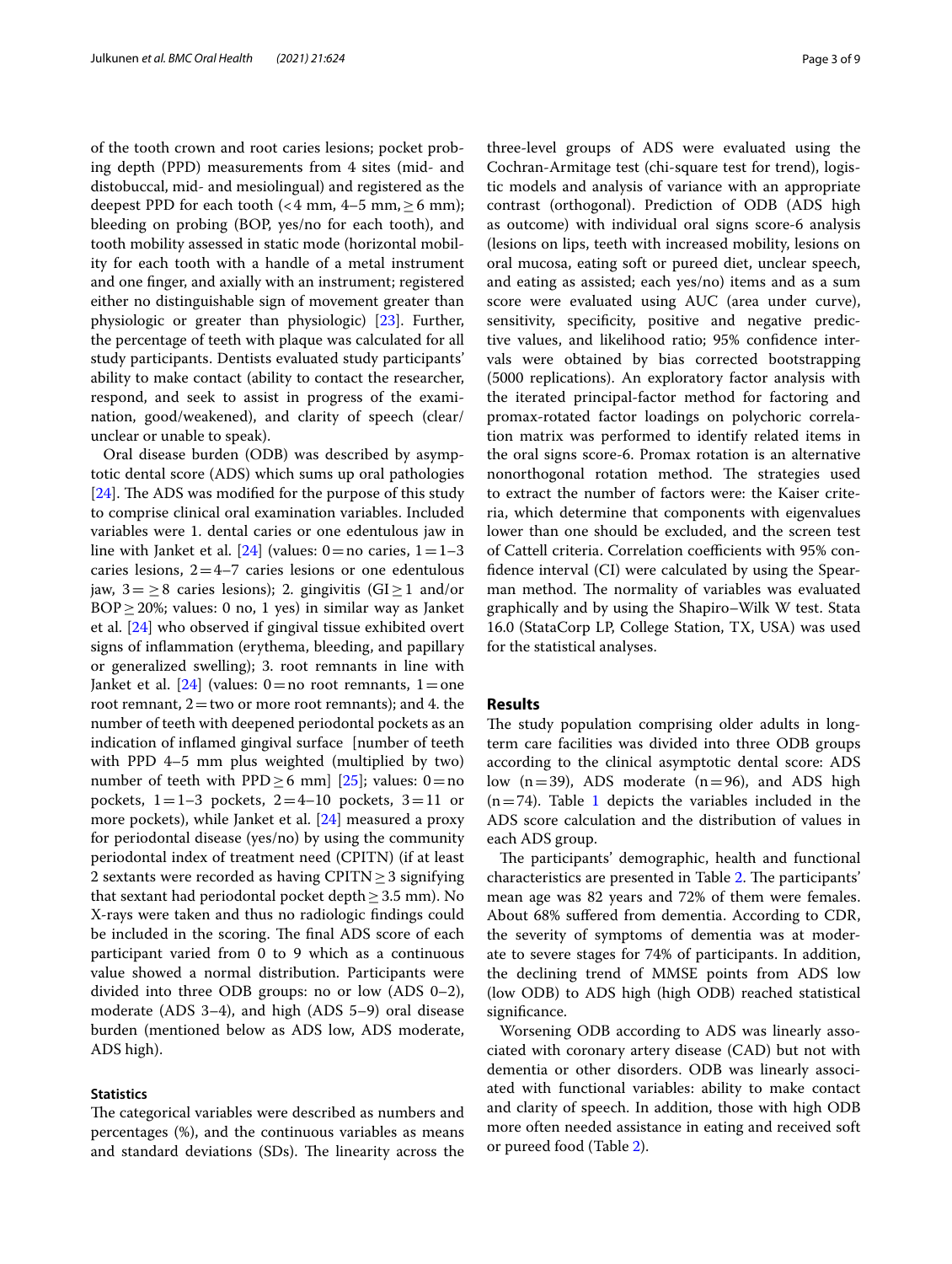# <span id="page-3-0"></span>**Table 1** Variables included in the asymptotic dental score (ADS) calculation for ADS groups low to high

|                                          | <b>ADS</b> low | ADS moderate | ADS high | $p$ value* |
|------------------------------------------|----------------|--------------|----------|------------|
|                                          | $N = 39$       | $N = 96$     | $N = 74$ |            |
|                                          |                |              |          |            |
| Root remnants, mean (SD)                 | 0.1(0.3)       | 1.1(2.4)     | 2.4(2.6) | < 0.001    |
| Teeth with PPD 4-5 mm, mean (SD)         | 0.7(1)         | 2.7(4)       | 6.7(5.2) | < 0.001    |
| Teeth with PPD > 6 mm, mean (SD)         | 0.1(0.3)       | 0.4(1.4)     | 1.5(2.3) | < 0.001    |
| % of BOP positive teeth, mean (SD)       | 64 (40)        | 87(28)       | 87(28)   | < 0.001    |
| Gingival index, mean (SD)                | 1.0(0.7)       | 1.8(0.8)     | 1.9(0.7) | < 0.001    |
| Teeth with root caries, mean (SD)        | 0.3(0.6)       | 0.7(1.1)     | 2.7(3.1) | < 0.001    |
| Teeth with open caries lesion, mean (SD) | 0.1(0.4)       | 0.4(1)       | 1.0(1.3) | < 0.001    |
| Edentulous jaw n (%)                     | 6(15)          | 34(37)       | 19(26)   | 0.46       |
|                                          |                |              |          |            |

*PPD* pocket probing depth, *BOP* bleeding on probing

\**p* for linearity

<span id="page-3-1"></span>**Table 2** Characteristics of study participants stratifed by oral disease burden (ODB) defned by asymptotic dental score (ADS)

|                                                               | <b>ADS low</b><br>$n = 39$ | <b>ADS</b> moderate<br>$n = 96$ | <b>ADS high</b><br>$n = 74$ | $p$ value* |
|---------------------------------------------------------------|----------------------------|---------------------------------|-----------------------------|------------|
| Demographic characteristics                                   |                            |                                 |                             |            |
| Age, mean (SD)                                                | 81 (9)                     | 82(8)                           | 84 (9)                      | 0.12       |
| Gender female, n (%)                                          | 29(74)                     | 62(65)                          | 60(81)                      | 0.22       |
| Education $\leq$ 8 years, n (%)                               | 16(42)                     | 34 (39)                         | 23(34)                      | 0.41       |
| Health and diseases                                           |                            |                                 |                             |            |
| Charlson comorbidity index, mean (SD)                         | 2.0(1.5)                   | 1.9(1.2)                        | 2.1(1.3)                    | 0.78       |
| Coronary artery disease, n (%)                                | 3(8)                       | 9(9)                            | 15(20)                      | 0.032      |
| Myocardial infarction, n (%)                                  | 3(8)                       | 1(1)                            | 5(7)                        | 0.81       |
| Stroke, n (%)                                                 | 10(26)                     | 23(24)                          | 23(31)                      | 0.43       |
| Dementia, n (%)                                               | 24(62)                     | 65 (68)                         | 54 (73)                     | 0.21       |
| Regular medications, mean (SD)                                | 9.0(3.4)                   | 9.4(3.8)                        | 8.6(3.7)                    | 0.39       |
| Functioning                                                   |                            |                                 |                             |            |
| Ability to move, n (%): independently with or without<br>aids | 22(56)                     | 33(35)                          | 27(38)                      | 0.11       |
| Eating, n (%): needs assistance                               | 13(33)                     | 44 (43)                         | 39(53)                      | 0.035      |
| Daily oral hygiene, n (%): needs assistance                   | 12(32)                     | 31(33)                          | 29(40)                      | 0.33       |
| Dementia stage CDR, n (%)                                     |                            |                                 |                             | 0.26       |
| Mild or very mild                                             | 11(29)                     | 28(31)                          | 14(19)                      |            |
| Moderate                                                      | 9(24)                      | 26(29)                          | 21(29)                      |            |
| Severe                                                        | 18(47)                     | 36(40)                          | 38 (52)                     |            |
| MMSE, mean (SD)                                               | 16.5(7.8)                  | 14.1(7.6)                       | 13.6(6.8)                   | 0.084      |
| Ability to make contact, n (%): weakened                      | 17(44)                     | 57(61)                          | 48 (66)                     | 0.033      |
| Unclear or no speech, n (%)                                   | 9(23)                      | 40 (43)                         | 36(49)                      | 0.012      |
| Nutrition                                                     |                            |                                 |                             |            |
| BMI, mean (SD)                                                | 26.5(6.3)                  | 26.1(4.7)                       | 25.7(5.2)                   | 0.47       |
| Consistency of food, n (%): soft or pureed                    | 5(13)                      | 22(23)                          | 25(34)                      | 0.012      |
| MNA, mean (SD)                                                | 21(4)                      | 21(3)                           | 20(3)                       | 0.25       |

*MMSE* mini-mental state examination, *BMI* body mass index, *MNA* mini nutritional assessment

\**p* for linearity

Among general oral fndings (not included in the ADS calculation) a linear association with ODB was found for lesions on lips (cheilitis angularis and/or chapped

lips), lesions on oral mucosa, teeth with increased mobil-ity, and plaque index value (Table [3\)](#page-4-0). However, there was no association between ODB according to ADS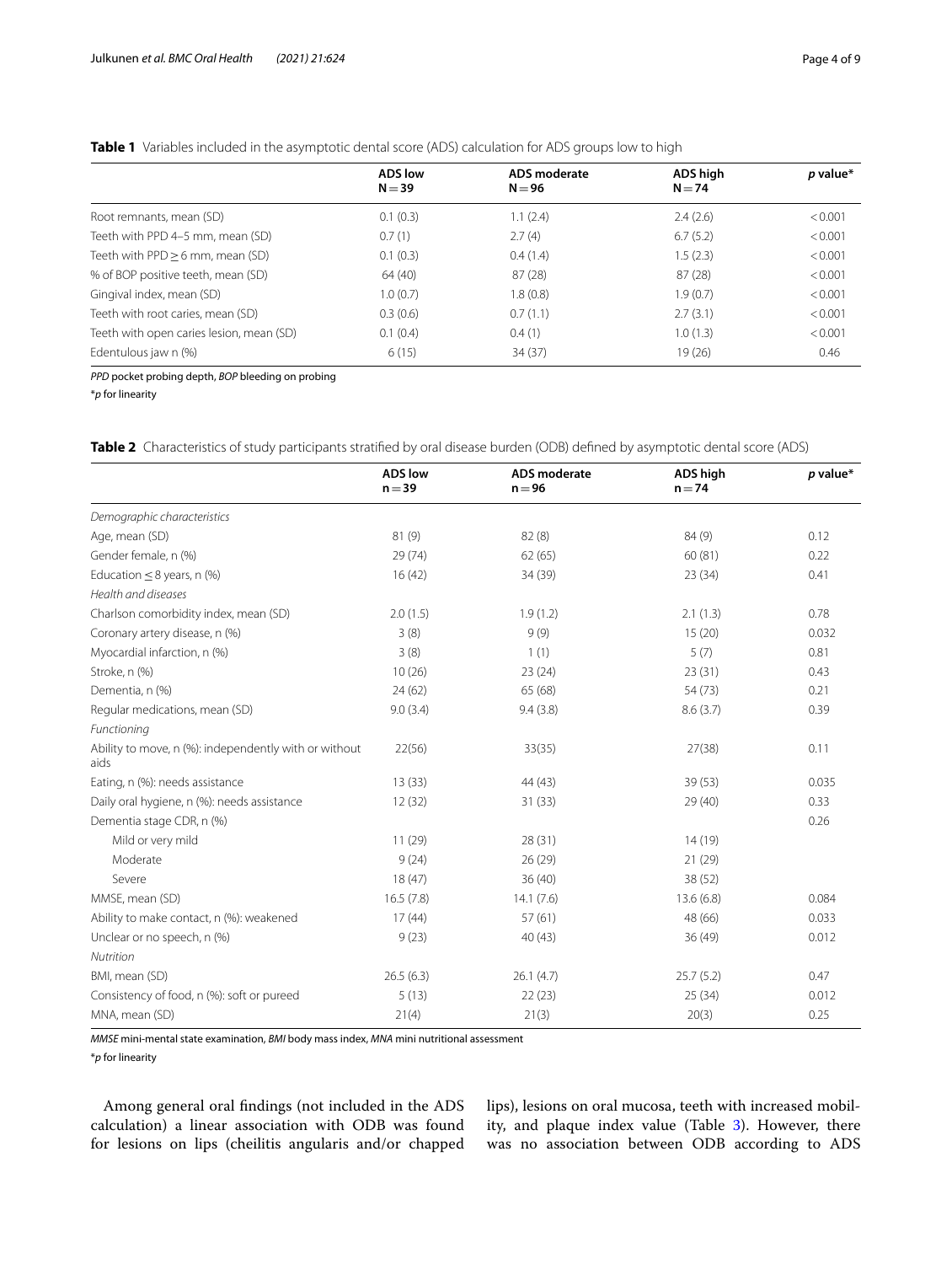<span id="page-4-0"></span>

|  |  |  | Table 3 General oral findings (not included in the asymptotic dental score, ADS, calculation) |
|--|--|--|-----------------------------------------------------------------------------------------------|
|--|--|--|-----------------------------------------------------------------------------------------------|

|                                                                     | <b>ADS</b> low<br>$n = 39$ | ADS moderate<br>$n = 96$ | ADS high<br>$n = 74$ | $p$ value* |
|---------------------------------------------------------------------|----------------------------|--------------------------|----------------------|------------|
| Skin, lips, and oral mucosa                                         |                            |                          |                      |            |
| Lesions on lips (chapped lips and/or cheilitis angularis),<br>n (%) | 3(8)                       | 29(30)                   | 44 (59)              | < 0.001    |
| Lesions on oral mucosa, n (%)                                       | 1(3)                       | 19(20)                   | 22(30)               | < 0.001    |
| Mucosal wetness, clinically, n (%) normal                           | 12(31)                     | 29(31)                   | 13(18)               | 0.10       |
| Teeth and dentures                                                  |                            |                          |                      |            |
| Teeth <sup>a</sup> , mean (SD)                                      | 16.7(7.2)                  | 12.9(8.8)                | 13.3(7.7)            | 0.078      |
| Teeth with increased mobility, mean (SD)                            | 0.7(2.1)                   | 1.0(2.1)                 | 3.1(3.8)             | < 0.001    |
| Plaque index, mean (SD)                                             | 2.0(0.9)                   | 2.5(1.0)                 | 2.6(0.8)             | 0.008      |
| Percentage of teeth with plague, mean (SD)                          | 94 (19)                    | 96(17)                   | 95 (17)              | 0.62       |
| Removable denture in use, n (%)                                     | 8(22)                      | 22(23)                   | 14(19)               | 0.66       |

<sup>a</sup> Root remnants not included

\**p* for linearity

and receiving assistance in daily oral hygiene, share (%) of teeth with bacterial plaque, use of dentures or oral mucosal wetness. Mucosal wetness was regarded as clinically normal in 31% of participants in ADS groups low and moderate and 18% in ADS high.

Of study participants 35% had ADS high (high ODB). We further analyzed whether certain signs could be used to identify residents with the worst ODB (ADS high). Variables included were lesions on lips, teeth with increased mobility, lesions on oral mucosa, eating soft or pureed food, clarity of speech, and needing assistance in eating. We constructed an oral signs score-6 in which each positive sign gave one point. This score had high correlation with ADS score (Fig. [1A](#page-5-0)). In an exploratory factor analysis these six signs were loaded into two main factors (Factor 1, oral function: eating soft or pureed food, clarity of speech, needing assistance in eating; Factor 2, oral diseases: lesions on lips, mobile teeth, lesions on oral mucosa) (Table [4\)](#page-5-1). These factors explained 76% of the total variance of the entire study population. Correlation between factors 1 and 2 and ADS high are shown in Fig. [1B](#page-5-0).

Table [5](#page-6-0) shows summary statistics for diagnostic tests for individual oral signs score-6 items to fnd ADS high. Diagnostic value of individual signs was relatively low with area under curve (AUC) values ranging from 0.56 to 0.68 and positive predictive values from 42 to 58%. Highest sensitivity (64%) was found for teeth with increased mobility and highest specifcity for lesions on oral mucosa (85%). In general, specifcity values were higher for all items compared to sensitivities. We built up a receiver operating characteristic (ROC) curve analysis for combined use of these signs (Fig. [2](#page-6-1)). It showed the best cut-off point for two signs or more to provide 89% sensitivity (95% CI 0.80–0.95) for detecting ADS high (high ODB).

# **Discussion**

In this cross-sectional study, we determined the total burden of clinically detectable oral bioflm-induced diseases among dentate older adults living in long-term care facilities, and its association with their health and functioning. The highest level of ODB associated with poor functioning rather than individual diseases or multimorbidity. In addition, we found that the individuals with the worst oral health might be identifed by looking at a variety of readily observable clinical signs such as having lip lesions, teeth with increased mobility, lesions on oral mucosa, unclear speech, eating soft or pureed food and needing assistance in eating; individually assessed to get a preliminary idea and in combination to confrm the situation. These signs could be used by nurses as markers to detect oral problems and identify the need for consultation with an oral health professional.

The strength of the study is a relatively large sample most vulnerable older adults with 67% of participants being frail according to frailty index  $[26]$  $[26]$ , who have retained at least some of their own natural teeth and whose oral status was comprehensively examined by dentists. As a result, we have been able to demonstrate the scale and extent of oral problems. In addition, this study is, to the best of our knowledge, the frst to use a score which brings together several clinically detectable oral diseases and/or their manifestations to assess their associations with general health and functioning among older adults living in long-term care facilities. For this purpose, we used the earlier validated Asymptotic Dental Score (ADS) [[24\]](#page-8-17) modifed for our purposes.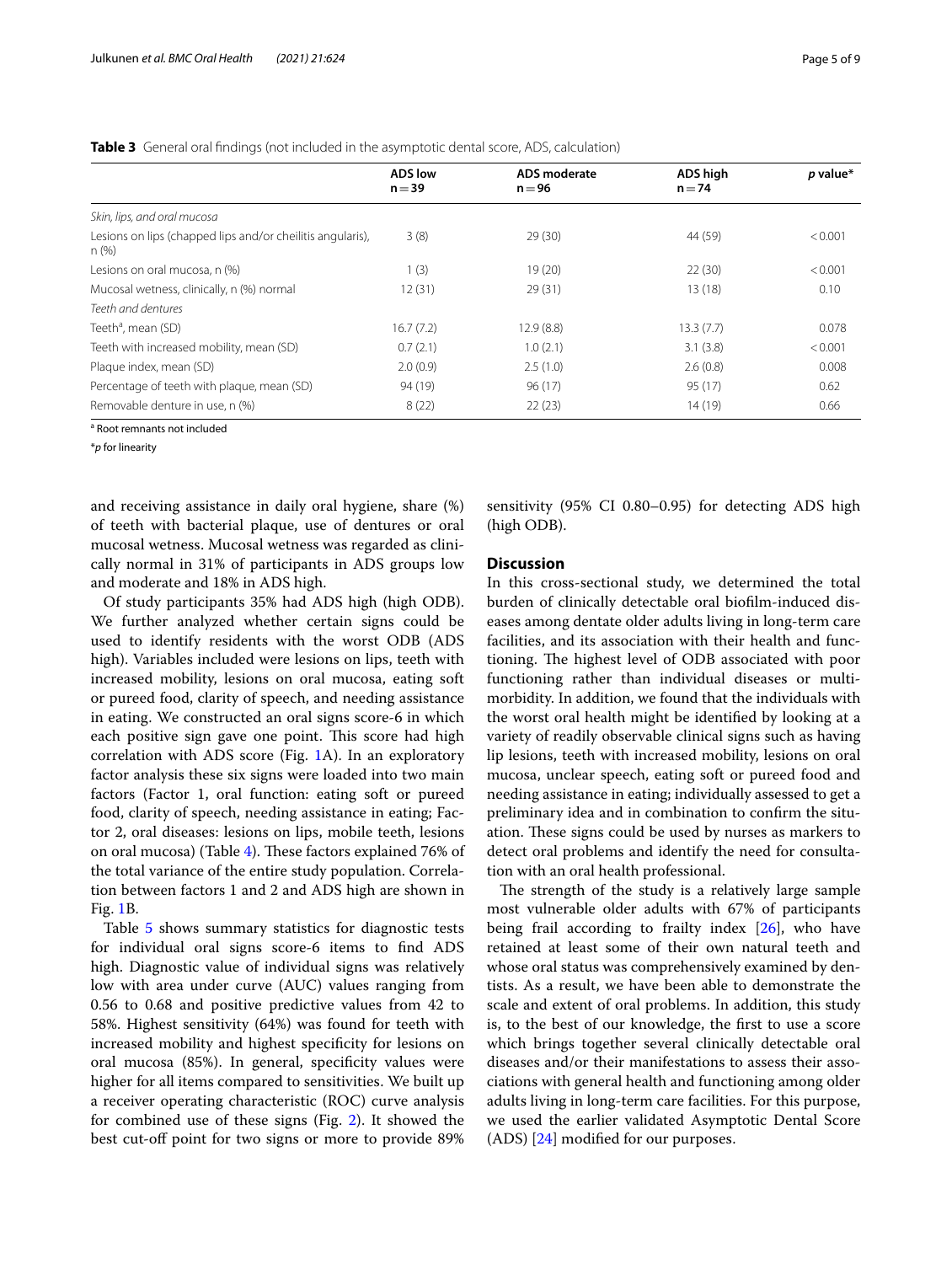

<span id="page-5-1"></span><span id="page-5-0"></span>**Table 4** Exploratory factor analysis with factor loadings of the oral sings score-6 items

|                                    | <b>Factor 1</b><br>Oral function | Factor 2<br>Oral diseases |
|------------------------------------|----------------------------------|---------------------------|
| Consistency of food soft or pureed | 0.79                             |                           |
| Unclear speech                     | 0.87                             |                           |
| Needs assistance in eating         | 0.91                             |                           |
| Lesions on lips                    |                                  | 0.75                      |
| Teeth with increased mobility      |                                  | 0.77                      |
| Lesions on oral mucosal            |                                  | 0.55                      |

Coefficients with values < 0.50 not shown. Factors explained 76% of the total variance

The main limitation is the cross-sectional design of the study, due to which it was not possible to detect cause-and-efect relationships. Another limitation is the relatively low power of the study due to the number of older adults with a low level of ODB. It may be the reason why only large diferences between study groups could be detected. We could not take X-rays, and as a result it is likely that a signifcant proportion of oral sources of infammation, such as periapical infections or any other lesions afecting jawbones, went undetected. In addition,

the interval between nutrition study and oral examination was more than 1 year for about one third of the participants, which may afect the relationship between the oral and general/nutritional variables.

The oral health of older people living in institutional care has been found to be at an unacceptable level [[9–](#page-8-5)[14](#page-8-7), [27,](#page-8-20) [28\]](#page-8-21). Our result is in line with earlier studies, since only 19% of examined older adults had a low level of ODB. In our sample, ODB was expressed by ADS, which includes clinical fndings related to caries and periodontal diseases and their fnal consequences: root remnants and loss of multiple teeth. Caries and periodontitis are the main causes of tooth loss globally  $[29]$  $[29]$  $[29]$ . The main initiator of these common oral diseases is the buildup of bacterial plaque. Bacterial accumulations on the surfaces of teeth were measured as plaque index, and it increased with the increasing ODB.

Symptoms of these most common oral diseases are usually non-existent or minor and go unnoticed by individuals, and only at advanced stages cause subjective sensations or pain. For this reason, they are difficult to detect at early or even at rather advanced stages other than by a professional oral examination. Nurses experience challenges in recognizing oral diseases [[30](#page-8-23), [31\]](#page-8-24). Infammation caused by these diseases increases systemic infammatory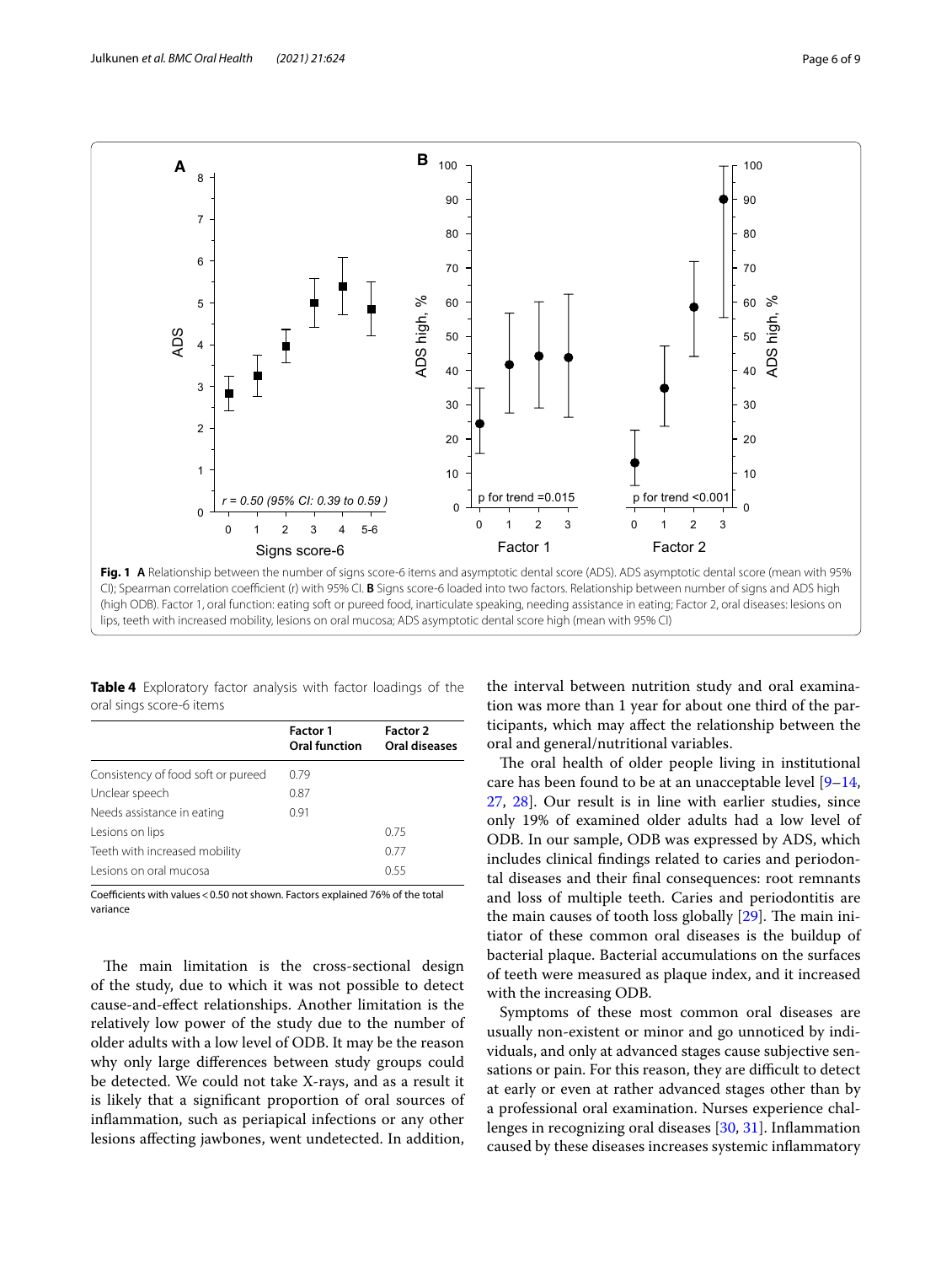|                                    | AUC <sup>a</sup>    | Sensitivity   | Specificity   | Positive predictive<br>value | Likelihood ratio<br>of a positive test |  |
|------------------------------------|---------------------|---------------|---------------|------------------------------|----------------------------------------|--|
|                                    | % (95% CI)          |               |               |                              |                                        |  |
| Consistency of food soft or pureed | $0.57(0.50 - 0.63)$ | $34(23-46)$   | $80(72 - 86)$ | 48 (34-62)                   | 1.69 (1.06–2.69)                       |  |
| Unclear speech                     | $0.56(0.49 - 0.63)$ | $49(37-61)$   | $64(55 - 72)$ | $42(32 - 54)$                | $1.34(0.97 - 1.85)$                    |  |
| Needs assistance in eating         | $0.56(0.49 - 0.63)$ | $53(41-64)$   | $60(51-68)$   | $42(32 - 53)$                | 1.32 (0.98-1.78)                       |  |
| Lesions on lips                    | $0.68(0.61 - 0.75)$ | $59(47 - 71)$ | 76 (68-83)    | 58 (46-69)                   | $2.51(1.76 - 3.58)$                    |  |
| Teeth with increased mobility      | $0.67(0.60 - 0.74)$ | $64(52 - 74)$ | 70 (62-78)    | $54(43-65)$                  | $2.14(1.57 - 2.93)$                    |  |
| Lesions on oral mucosa             | $0.57(0.51 - 0.64)$ | $30(20-41)$   | 85 (78-91)    | $52(36-68)$                  | $2.01(1.18 - 3.43)$                    |  |

<span id="page-6-0"></span>**Table 5** Summary statistics for diagnostic values of individual signs score-6 items to find asymptotic dental score (ADS) high (high oral disease burden, ODB)

a Area under ROC



<span id="page-6-1"></span>load, which may be detrimental to the frail and multimorbid older adults living in long-term care residencies [[32\]](#page-8-25).

In line with prior studies, older adults' oral health showed a significant association with functioning  $[33, 33]$  $[33, 33]$ [34\]](#page-8-27). In our study, needing assistance in eating, unclear speech, and poor ability to make contact were associated with ODB severity. However, contrary to previous studies, ODB was not associated with mobility [[35,](#page-8-28) [36\]](#page-8-29). Furthermore, in line with prior studies, ODB was associated with cognitive decline [[37,](#page-8-30) [38](#page-8-31)] according to MMSE. It has been suggested that gingival infammation, which is a result of prolonged oral hygiene deterioration, increases as cognitive impairment worsens [[39\]](#page-8-32). ODB was not associated with nutrition according to MNA but eating soft or pureed food was associated with increasing ODB.

In this study the only signifcant general health condition associated with ODB was coronary artery disease (CAD), but ODB was not associated with dementia or diabetes. The load of multi-morbidity may mask the role of oral health in the overall load. Therefore, any associations between oral and general health may be difficult to identify because of the overwhelming burden of age- and disease-related changes [\[40](#page-8-33)].

ADS, which is a mathematical modelling of oral pathologies, has been modifed from Total Dental Index measuring the severity of infections of the teeth and the periodontium both clinically and from radiographs [\[41](#page-8-34)]. The explanatory ability of ADS was validated by comparing it to that of the Total Dental Index, and it was originally used to examine whether the ADS was associated with known predictors of CAD [\[24\]](#page-8-17). We used ADS in our study because we fnd it useful in assessing the total disease burden of natural teeth afected by bioflm diseases. ADS (either as an original version including X-ray fndings or as modifed for the purposes of this study including clinical fndings) combines the consequences of the most common diseases related to natural teeth. All of them are regarded as signs of bad oral health which may cause systemic problems mediated by bacteremia or through circulating infammatory mediators. Our clinical ADS, which gives emphasis to teeth with particularly deep ( $\geq$  6 mm) periodontal pockets [\[25](#page-8-18)] and from which the X-ray fndings had been omitted, had a clear relationship with oral symptoms and signs which we tested as potentially easily detectable signs for nurses.

Several oral health assessments have been developed for use by non-dental healthcare professionals such as nurses and caregivers with multiple elements to be assessed both in the oral cavity and functionally [\[42](#page-8-35)]. Our goal was to fnd easily detectable surrogate markers that could be used to identify poor oral health, and further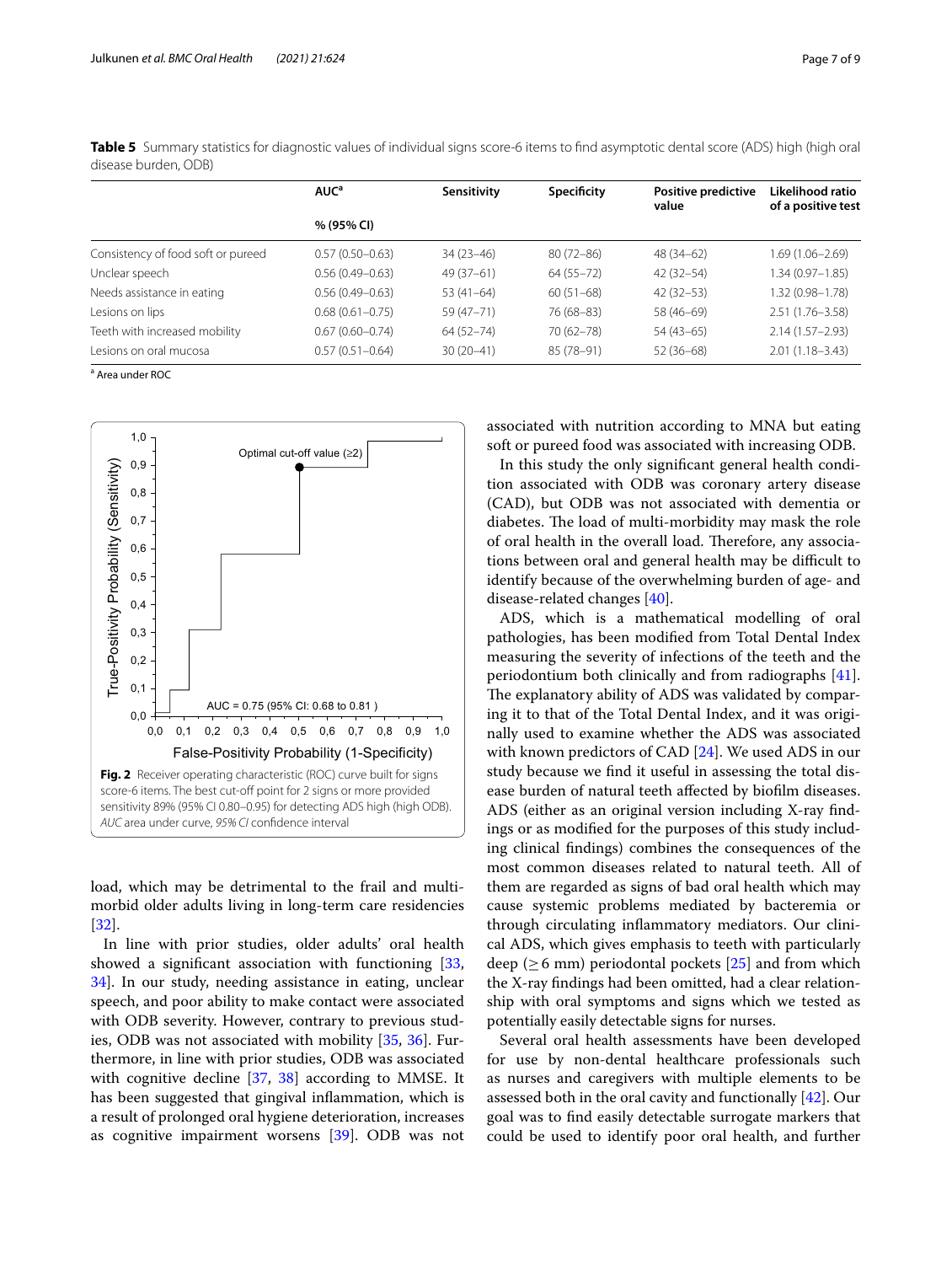develop a screening test for this purpose. If the number of teeth were included in this diagnostic test especially aimed for nursing home staf, there would be room for interpretation of the test result, which would make its use in practical situations more complex. Our six signs selected for further testing (oral signs score-6) were linearly associated with the level of ODB according to ADS groups. However, all these signs used alone were weak to identify high ODB. Additive number of signs was associated with increasing ADS score level. When signs were observed as a combination of two or more, an excellent sensitivity value of 89% was achieved in detecting older adults with the highest ODB indicating that the test provided only a few false negative results, and true disease would not be overlooked. Thus, oral signs score-6 could be used as a screening tool for oral health problems in long-term care facilities. The purpose of a screening test is to lead to a more detailed oral examination by the dentist and an assessment of the need for treatment.

What matters is how caregivers recognize and interpret the oral symptoms and fndings of the older adults. No sign alone is reliable, but as non-invasive methods they could be feasible in addition to other day-to-day care activities as means of determining whether a resident needs professional oral health care, i.e., to be evaluated by a dentist or oral hygienist. The individual signs of poor oral health found in this study could be considered as part of nursing home staf training. An intervention study among nursing home staff related to the use the signs score-6 items should be implemented.

Our results have been obtained from an average age of over 80 people living in long-term care facilities. Therefore, generalizability of the results and utilization of signs score-6 to other age groups and diferent living conditions need to be further investigated.

# **Conclusions and implications**

In conclusion, increasing oral disease burden associated especially with functional decline. The only general health association with increasing ODB in our sample was a higher rate of CAD. Our modifed clinical ADS score seemed to capture well the overall oral disease burden. Of the older adults who participated in this study 35% had high ODB. We detected 6 easily detectable signs which could be used by nursing home staff to identify older adults with severe oral problems if 2 signs occur at the same time. As a practical implication, signs identifed in this study may potentially be used as a screening test to identify a dentate older adult with oral problems.

#### **Abbreviations**

FINORAL: The Finnish Oral health studies in Older Adults; ODB: Oral disease burden; ADS: Asymptotic dental score; MMSE: Mini-mental state examination; CDR: Clinical Dementia Rating; MNA: Mini Nutritional Assessment; BMI: Body mass index; PI: Plaque index; GI: Gingival index; PPD: Pocket probing depth; BOP: Bleeding on probing; SD: Standard deviation; CI: Confdence interval; CAD: Coronary artery disease; ROC: Receiver operating characteristic; AUC: Area under the receiver operating curve.

#### **Acknowledgements**

None.

#### **Authors' contributions**

Study concept and design: Lina Julkunen (LJ), Kaija Hiltunen (KH), Riitta KT Saarela (RKTS), Päivi Mäntylä (PM). Acquisition of data: LJ, KH, PM. Analysis and interpretation of data: Hannu Kautiainen (HK), LJ, KH, Kaisu H Pitkälä (KHP), PM. Drafting of the manuscript: LJ, KH, RKTS, KHP, PM. Critical revision of the manuscript for important intellectual content**:** KHP, PM. All authors have read and approved the manuscript.

### **Funding**

This work was supported by the Finnish Dental Society Apollonia, and Päivikki and Sakari Sohlberg Foundation. Funding bodies did not participate in the study procedures (the design of the study and collection, analysis, and interpretation of data and in writing the manuscript). Funding was used for the costs of organizing the study and as a salary to cover the working time spent examining the residents and statistical analyses of the data.

#### **Availability of data and materials**

The data that support the fndings of this study are available from the City of Helsinki but restrictions apply to the availability of these data, which were used under license for the current study, and so are not publicly available. Data are however available from the authors upon reasonable request and with permission of the City of Helsinki.

#### **Declarations**

#### **Ethics approval and consent to participate**

The participation was voluntary. Each participant or his/her closest proxy gave written informed consent. The City of Helsinki and the Ethics Committee of the Hospital District of Helsinki and Uusimaa approved the study protocol. This study adheres to the guidelines of the Declaration of Helsinki.

#### **Consent for publication**

Not applicable.

#### **Competing interests**

The authors declare no competing interests.

#### **Author details**

<sup>1</sup> Oral and Maxillofacial Diseases Outpatient Clinic, Helsinki University Hospital, Helsinki, Finland. <sup>2</sup> Department of Oral and Maxillofacial Diseases, University of Helsinki, Helsinki, Finland. <sup>3</sup> Primary Health Care Unit, Kuopio University Hospital, Kuopio, Finland. <sup>4</sup> Folkhälsan Research Center, Helsinki, Finland.<br><sup>5</sup> Department of Social Sorvices and Health Care Oral Health Care City o <sup>5</sup> Department of Social Services and Health Care, Oral Health Care, City of Helsinki, Finland. <sup>6</sup> Department of General Practice, University of Helsinki, Helsinki, Finland. 7 Unit of Primary Health Care, Helsinki University Hospital, Helsinki, Finland. <sup>8</sup>Institute of Dentistry, University of Eastern Finland, Yliopistonranta 1 B, P.O. Box 1627, 70211 Kuopio, Finland. <sup>9</sup> Oral and Maxillofacial Diseases, Kuopio University Hospital, Kuopio, Finland.

#### Received: 7 June 2021 Accepted: 23 November 2021 Published online: 07 December 2021

#### **References**

- <span id="page-7-0"></span>1. Coll PP, Lindsay A, Meng J, Gopalakrishna A, Raghavendra S, Bysani P, et al. The prevention of infections in older adults: oral health. J Am Geriatr Soc. 2020;68:411–6.
- <span id="page-7-1"></span>2. Griffin SO, Jones JA, Brunson D, Griffin PM, Bailey WD. Burden of oral disease among older adults and implications for public health priorities. Am J Public Health. 2012;102:411–8.